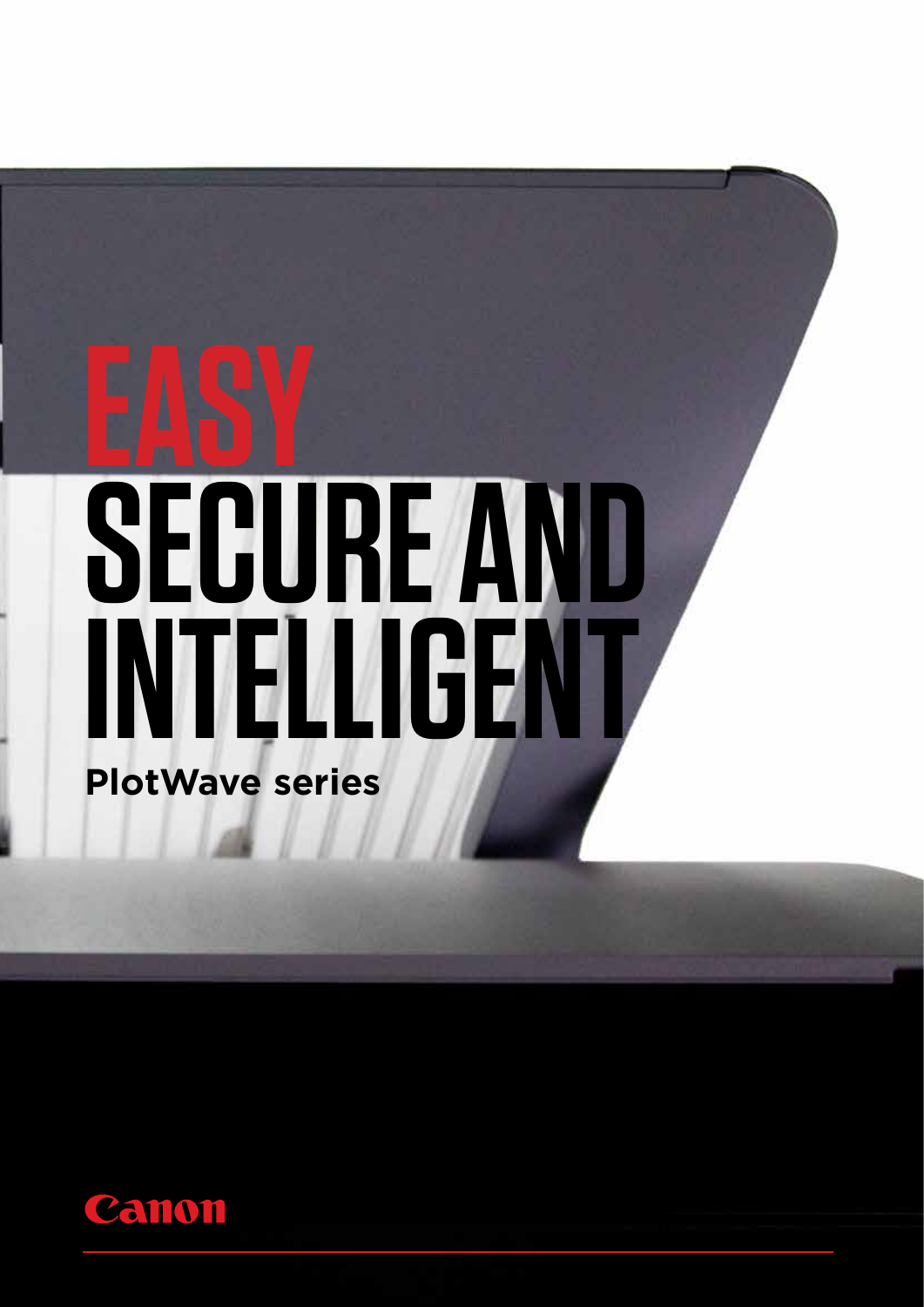



#### ClearConnect software suite: complex jobs made easy

With ClearConnect, even the most complex jobs and document sets become easy to print. Drag and drop files for great results. Accurate, live print previews enable users to check the effect of their print settings immediately. This gives peace of mind and avoids costly, time-wasting misprints. Standardise your workflow and efficiently repeat jobs with easy-to-create specialised media and scan templates.



#### Print from anywhere? Easy!

## **EASY PlotWave series**

Printing from many locations and sources is supported by the PlotWave series. With Publisher Mobile, you can preview and print files from your mobile phone or tablet. With Publisher Express, you can submit print files directly from the web. Driver Select, the large format printer driver for Windows reduces errors and gives you first-time-right results, with its clear and easy-to-use functionalities, and the Driver Express enables printing PostScript files from Mac and Windows.



#### Easy, secure and intelligent

For complex large format print jobs, it is important that your printer produces impressive results every time. The PlotWave series makes printing easy with its intuitive user interface. Intelligent automation utilises the power under the hood and tunes it to high performance. Top-notch security features safeguard your data, not only today, but also in the future. With its small footprint, ergonomic construction and clean, closed toner system, a PlotWave series large format printer is an excellent companion in busy office environments.

#### Easy, smooth operation and workflows

The PlotWave series are easy to use at first glance thanks to its embedded intelligence and exceptional simplicity. Access and print your latest revisions from your home folder, cloud or local network, or use the intuitive copying and scanning features available on the user interface.

The PlotWave series enables users to print only the files in their own inbox, essential for project group environments. Virtually no warm-up time means users can quickly print and collect their own confidential designs.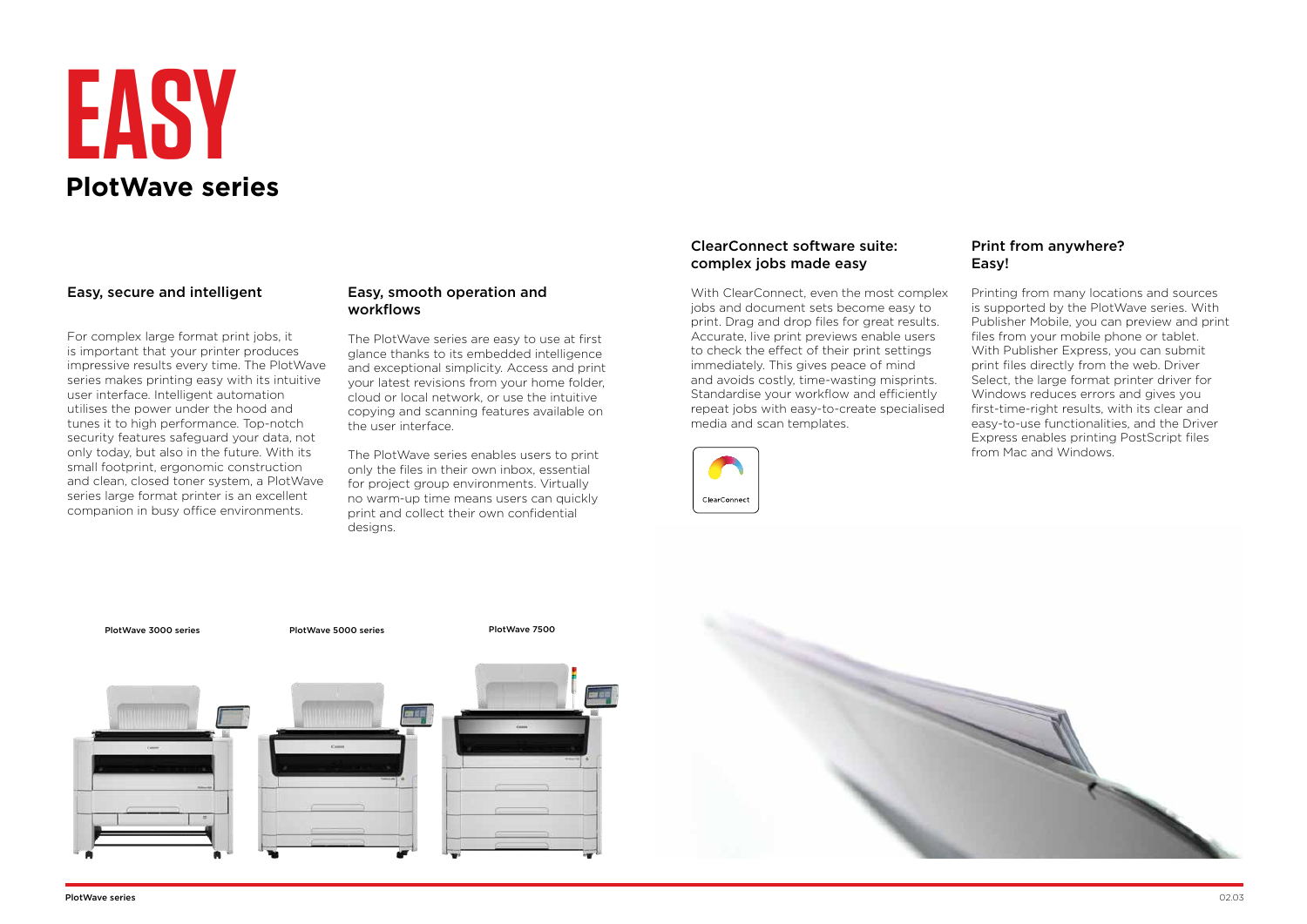#### Secure on all levels

Security is critical in the modern office environment. Your data, your working environment and your results are in safe hands with the PlotWave series.

#### SMARTshield protects your data

Your data is protected in all phases of the print process. When the data is in transit, it is protected by secure, encrypted protocols. When at rest, your data is securely encrypted.

Since a printer is generally not used as a long-term data storage solution, deletion is made secure by data shredding and proper deleting protocols. There is also the option to remove the hard disk when the printer is decommissioned, for complete security. Robust user authentication provides document security for users and activity control for budget managers. Hack prevention guards against malicious intrusion. All these security measures have been built for the long term: with software support, security updates and remote service.











#### Safeguard your professional results

The PlotWave Series has been designed for first-time-right printing. It helps you to avoid costly misprints and save time, paper and toner. Radiant Fusing technology prevents print resolution loss, dot size degradation, and line fuzziness, since the toner melts exactly where it is placed on the media. Achieve professional results with the integrated Scanner Express: Image Logic boosts readable details in the scanned file by reducing creases and paper folds in the scanned original. Boost scanning performance even further with the standalone high-volume Scanner Professional.

### **SECURE PlotWave series**

#### Maintain a healthy office and sustainable environment

The PlotWave series is a good office companion. With its low ozone emissions, low noise levels and low heat emission, it is perfect to place in office environments. The toner system is completely closed, so no unhealthy fumes can be inhaled.

The user interface is rotatable for ergonomic

comfort. In addition, the PlotWave series is environmentally friendly. The Radiant Fusing technology ensures low power consumption, and the system is ENERGY STAR certified. With the PlotWave series, you can print on uncoated or recycled media, and it even allows for de-inking prints before recycling. The printer can be re-manufactured and reused by Canon, thereby promoting a circular economy.

#### Secure your productivity, now and in the future

The PlotWave series is built to withstand intensive use and safeguard your productivity, not just today, but for a long time into the future. The POWERsync controller is based on the latest Windows 10 IoT OS, for long-term support.



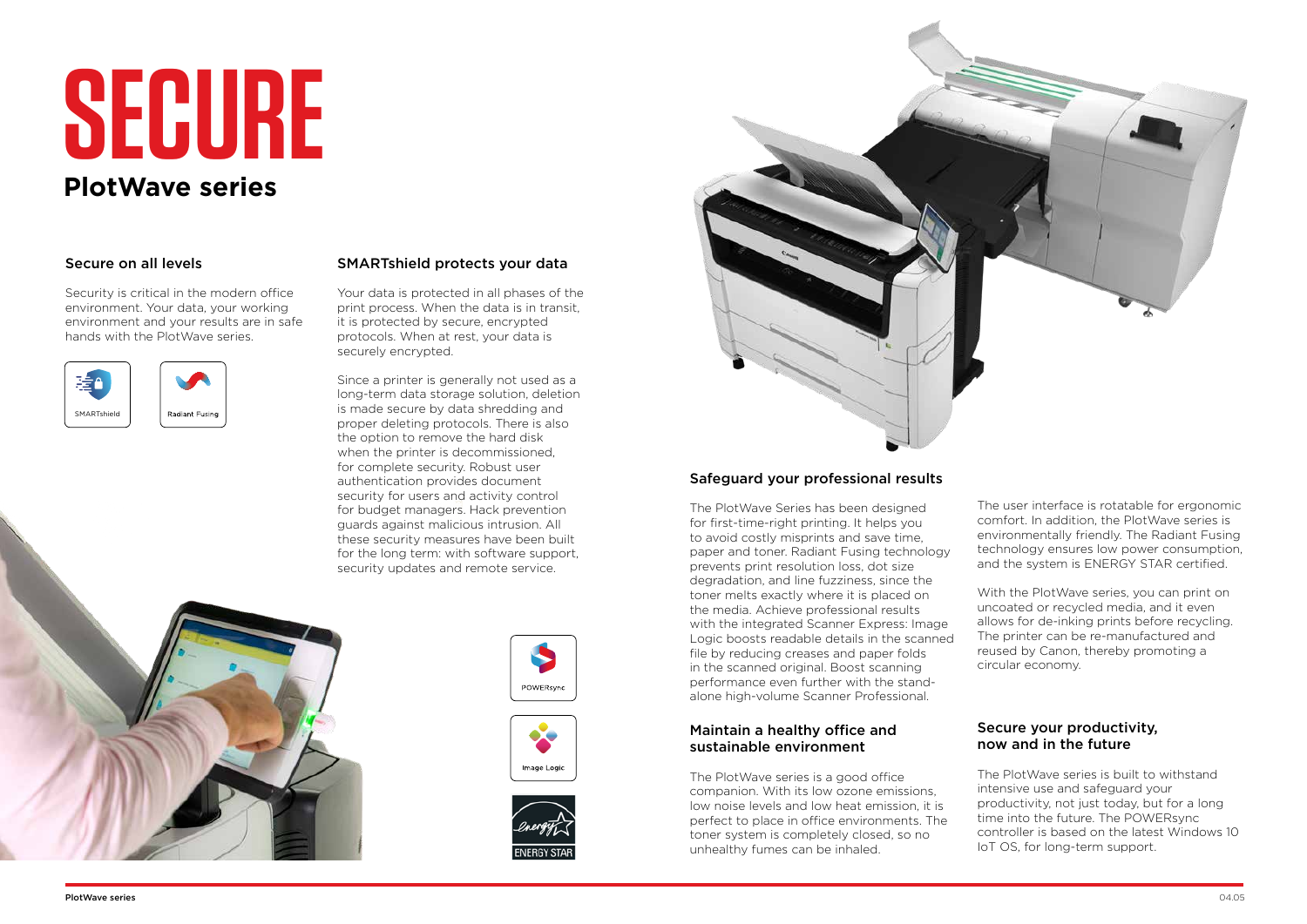# **INTELLIGENT**

#### Smart functionalities that optimise your process

The PlotWave series has intelligent automation that makes life easier in many ways. With automatic roll width detection and easy paper feeding, media loading couldn't be easier. Automatic roll switching quickly changes between media rolls and positions the image in the correct place.

Pico Printing automatically includes extra dots for impressive image quality. Radiant Fusing optimally adjusts

the temperature of the system to suit the media. Radiant Fusing technology transports the paper with its toner deposit through the fusing unit, emitting the optimum amount of heat in the shortest time possible.

No need to prioritise functionalities. Printing a complex job? Scan or copy documents at the same time. POWERsync enables concurrent operations without sacrificing productivity or quality.



#### Neat document delivery

The PlotWave series saves time with its neat document delivery options. Depending on your needs, you can easily collect your prints either from the top delivery tray or Stacker Select. The top delivery tray is positioned at an ergonomic height, and plots are neatly collated and stacked in the tray. The Folder Express 3011\* saves office and desk space thanks to its compact design and accurate, tightly folded prints. The Folder Professional 6011 and 6013\*\* offer diverse folding options, including offline folding and reinforcement. For extra stacking capacity, choose the Stacker Select, which is capable of stacking up to 400, 42-inch-wide sheets.

#### Consistent and highly productive

With virtually no warm-up time, the PlotWave series saves time and cuts energy costs. From sleep mode to print in hand in just 40 seconds. In addition, it reaches print speeds of up to 10 A1 or D-size prints per minute, or up to 360 sheets per hour, unattended. Up to 6-roll media capacity provides the application range to print a variety of jobs in-house. This includes FSC paper, recycled paper and many other media types. The sheet feeder offers up to 250 sheets media capacity.



#### **PlotWave series**





\*/\*\* the Folder Express and Folder Professional are exclusively available for the PlotWave 5000 series and PlotWave 7500